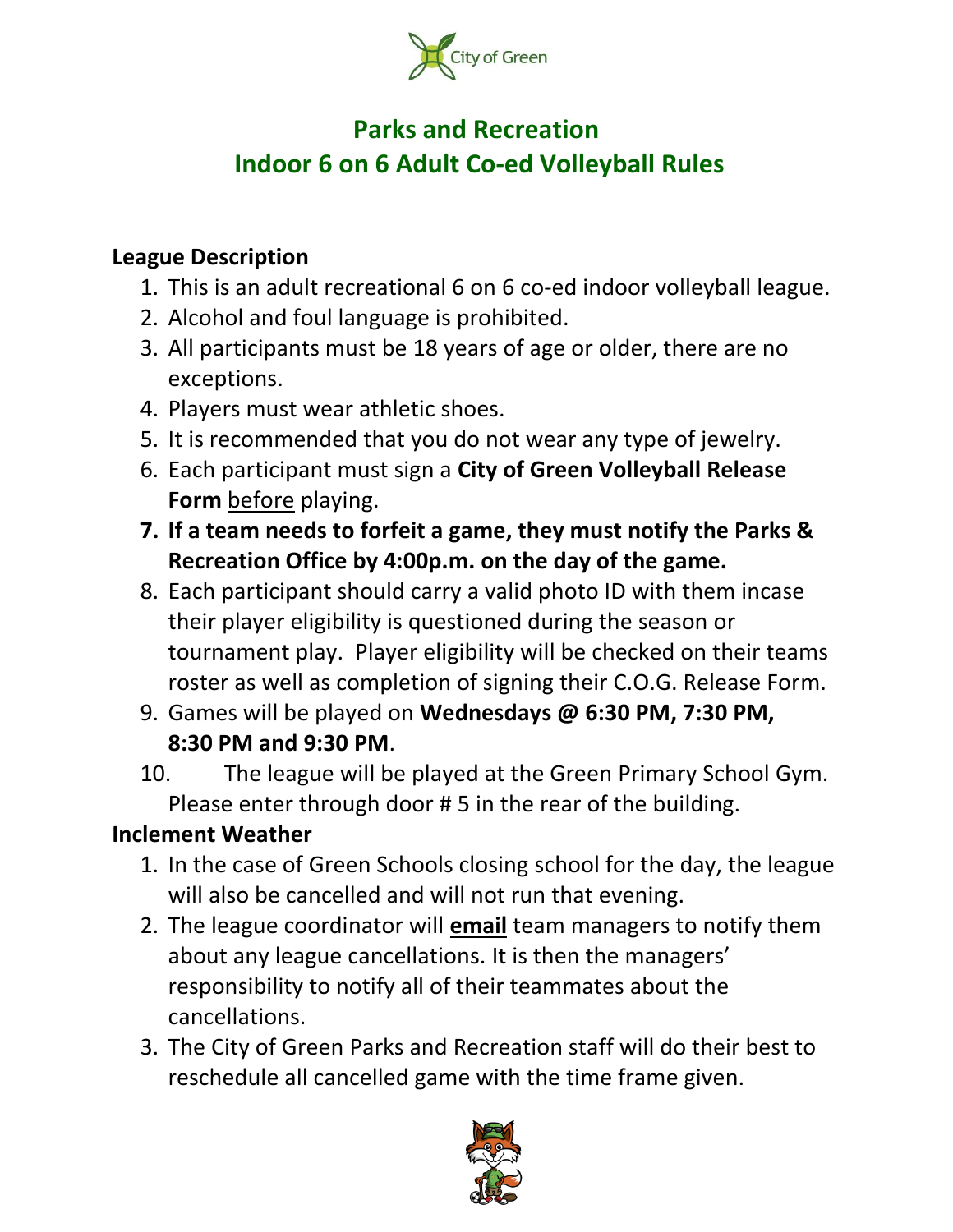

### **Teams/Players**

- 1. Teams may have a maximum of 12 players on their roster.
- 2. Individuals are only permitted to play on one team in the league.
- 3. Games will be played with 6 players on the court.
- 4. Teams may start and finish a game with a minimum of 4 players on the court. Of those 4 at least 2 need to be females.
- 5. The **only** time a team may play with more males than females is when playing with 5 players. There may be 3 males and 2 females on the court **in this instance only**.
- 6. While playing with 6 individuals there may be a maximum of 3 males on the court and minimum of 3 females.
- 7. Teams do not need to space themselves in a male/female format.
- 8. Players may be added to the roster throughout the season without exceeding the 12 player maximum. Subs that participate for a week during the season must be added toward the amount of participants on your roster.

### **The Game**

- **1. All three sets will be played; each set will be to 21 points (must win by 2, no cap). Standings will be based on cumulative wins and losses.**
- 2. Rally scoring will be used for all games.
- 3. Home team will be the first team listed on the schedule each night. The home team gets to decide if their team wants to serve first OR can choose which side of the court they want to start on for the first set and third set of the game.
- 4. Each team is given a 5 minute grace period until a forfeit will be called. You must have at least 4 players present at game time to not have a forfeit called.
- 5. Games will be played with a 50 minute time limit. Whichever team is up at the end of 50 minutes wins.

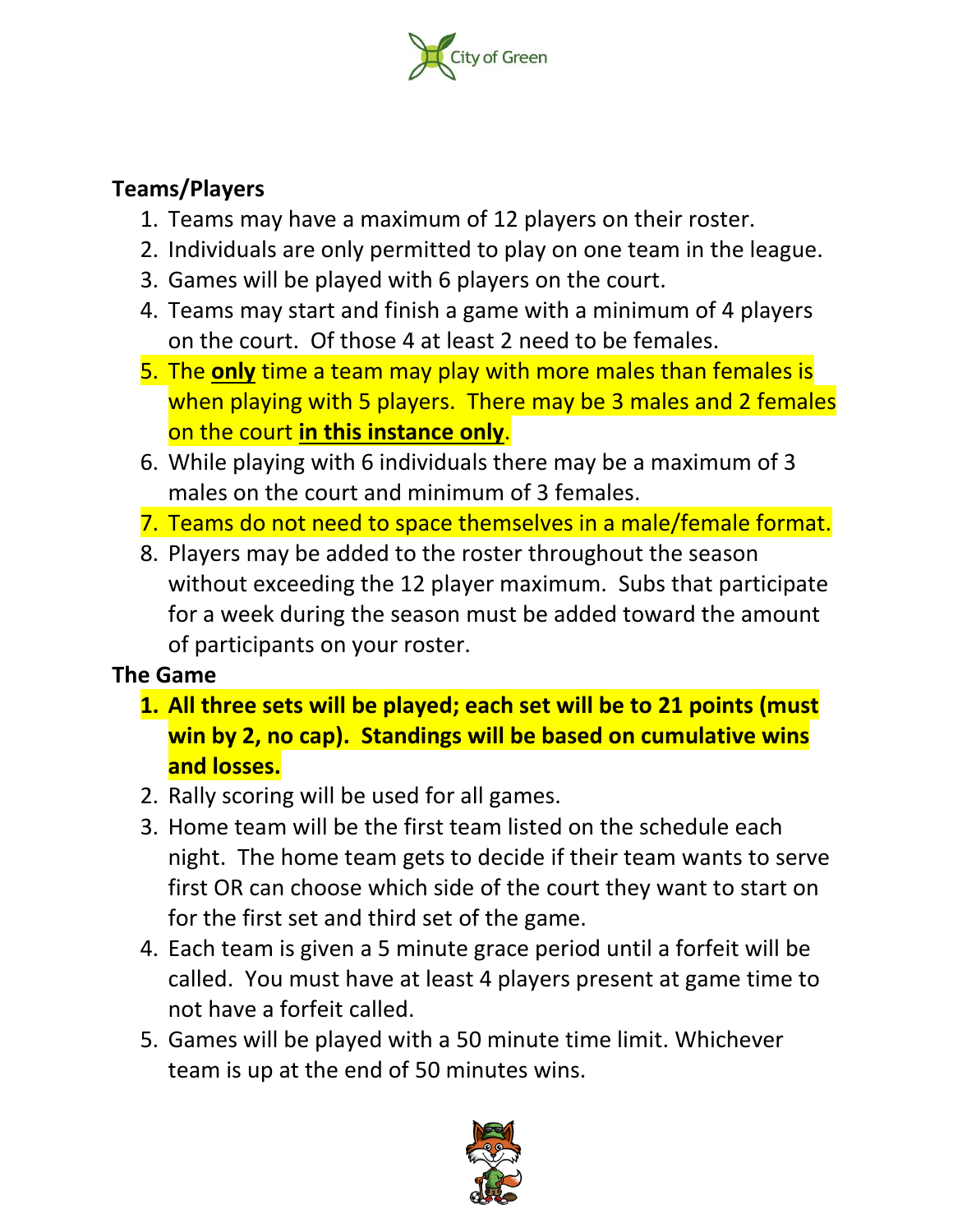

- 6. There may be times when the nets are not set up by the league start time due to other sporting events running over. The 50 minutes of play will begin once the nets are up and the officials are ready.
- 7. There shall be a three minute rest period between sets.
- 8. Each team is allowed a 1 minute timeout per set. Timeouts do not carry over to other sets if not used.
- 9. A ball which comes in contact with the ceiling, lights, or any other obstruction above the court and comes down on the hitting team's side is in play. If the ball crosses the net after contact with any of these it is a side out.
- 10. If the ball makes contact with any side walls the ball will be considered out of play and the point will go to the other team.

### **Serving**

- 1. The server may not step on or over the end line until the ball has been contacted. The width of the service area is from sideline to sideline. The depth of the service area is to the back wall.
- 2. The serve may not be blocked or spiked.
- 3. Serves that hit the net and go over are legal.
- 4. Points earned on a service made before the referee's "ready for play signal" will not count. Server has 10 seconds to serve the ball after the "ready for play signal". Teams will lose the serve if the server holds the ball for longer than 10 seconds.

### **Hitting/Blocking**

- 1. A defensive block does not count as one of the allowable contacts.
- 2. A player may reach over the net to block a ball if: any portion of the ball breaks the plane of the net; after the offense has come in contact with the ball on the third attempt.
- 3. Hitters may follow through over the net after legal contact as long as they do not make contact with the net.
- 4. The ball must be cleanly hit when spiking with an open or closed hand; guiding or carrying is illegal.

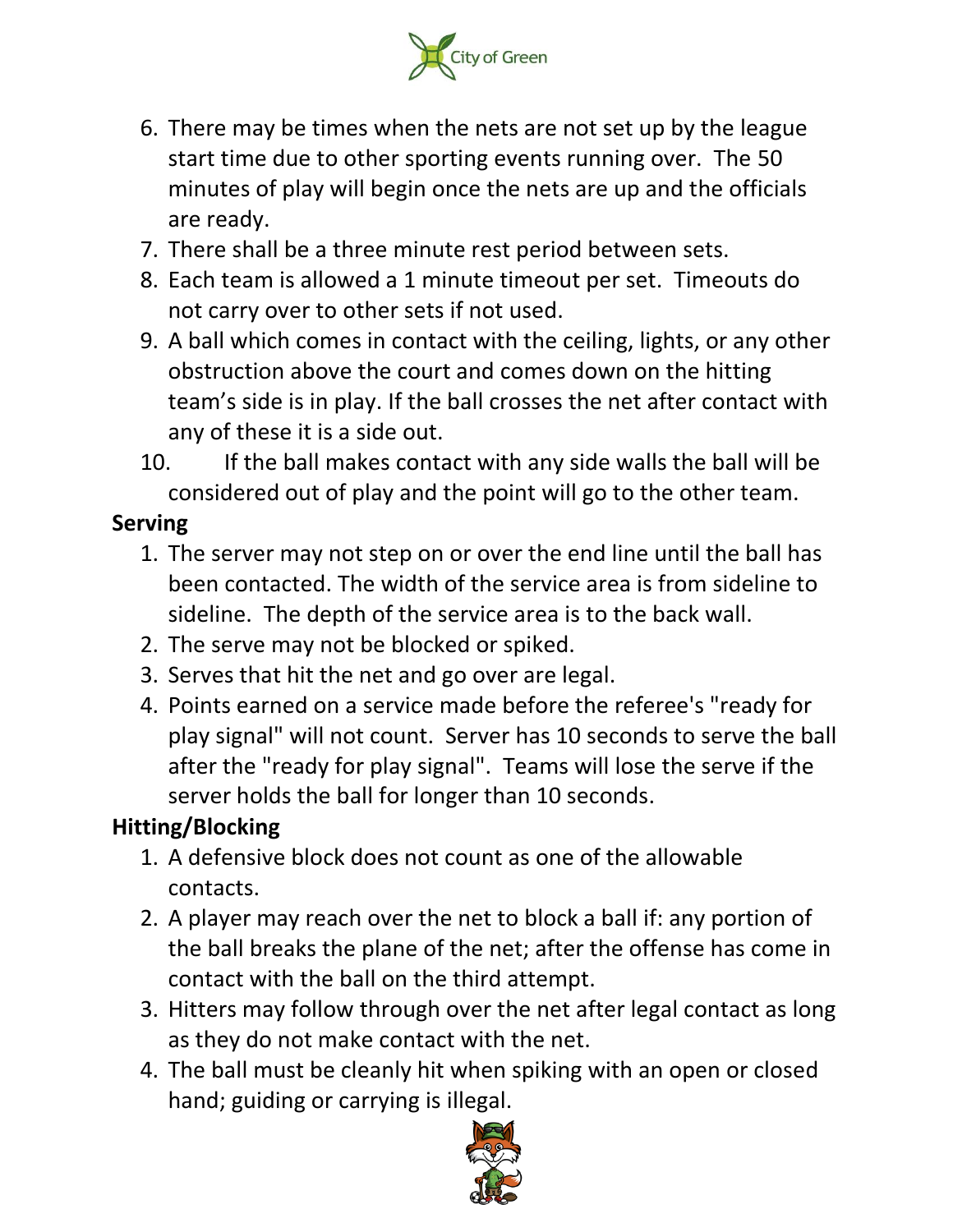

- 5. Back row players cannot spike or run up to block at the net. If a back row player wishes to spike (direct a ball into opponent's court that is above the height of the net) a ball at the net, they must first jump from behind the 10-foot line.
- 6. No part of the body may touch the net at any time during game play.
- 7. The ball must be hit, not caught and/or thrown.
- 8. Tips will be allowed.

## **Passing/Receiving**

- 1. A one-handed underhand hit must be made with a closed fist or the heel of the hand. If two hands are used, the hands must be interlocked as one unit.
- 2. A ball rolling up the arm is considered a held ball.
- 3. The team is entitled to a maximum of three hits (in addition to blocking) for returning the ball. If more are used, the team commits the fault of "four hits". The hits of the team include not only intentional hits, but also unintentional hits.
- 4. A player may not hit the ball two times consecutively.
- 5. The ball may touch any part of the body.

## **Setting**

1. A player may set with a one-handed as well as a two-handed overhand set with contact being made on the fingertips and thumbs of hands. Improper handling of the ball includes not hitting the ball simultaneously with both hands, contacting the ball with the palms in a slapping action or catching the ball.

# **Court Rotations/Substitutions**

- 1. All players must sub in at the serving line.
- 2. Your team may continually rotate each team member into the game. Your team must follow the standard clockwise rotation. If you have more than 6 players present those that are off the court must remain in the same order sequence. There should never be a team member that is skipped over once they have first decided to play during that specific set. Unless there was an injury to

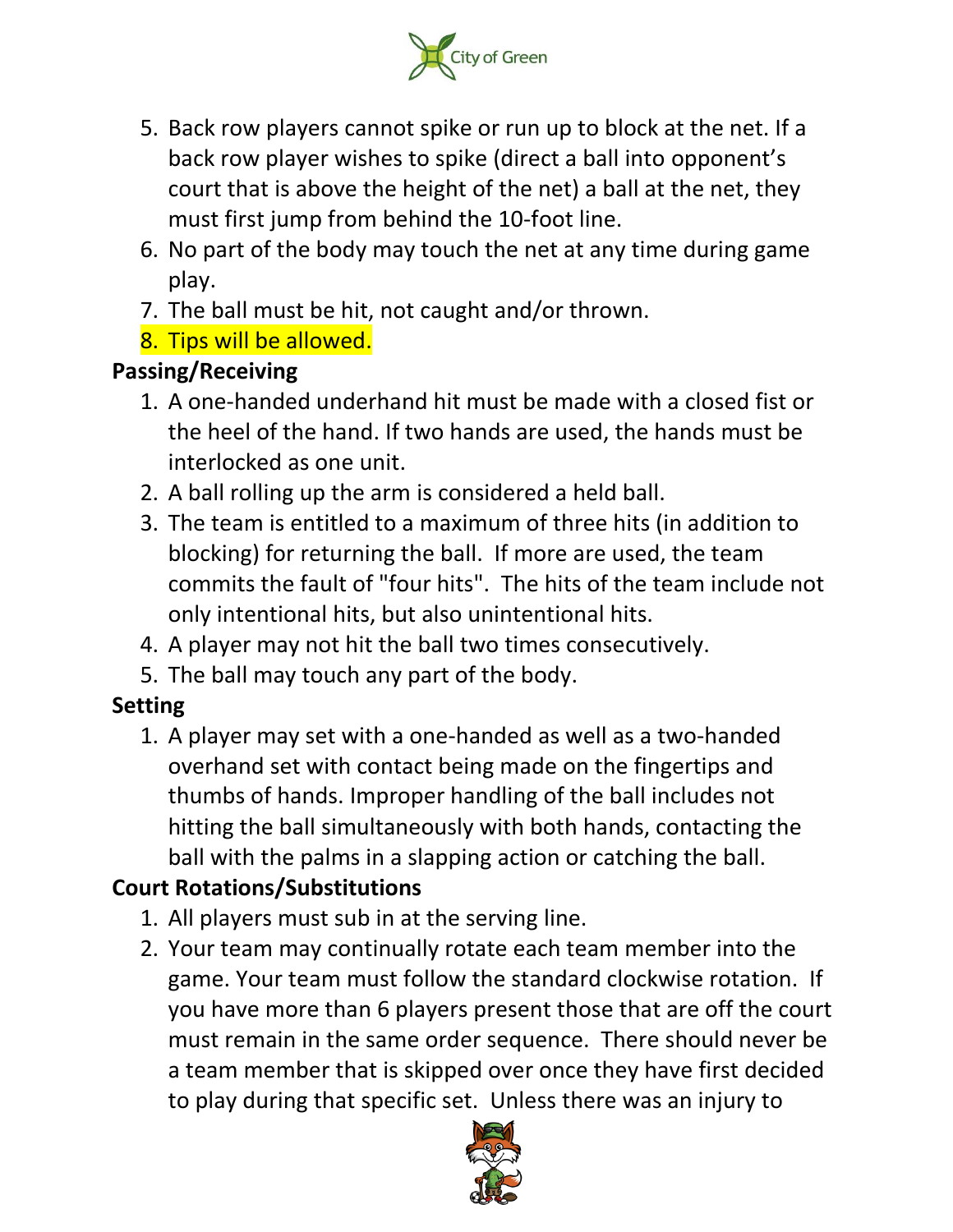

someone on the court - lineups may then be altered slightly if needed.

## **Faults (OHSAA)**

- 1. Four hits- a team hits the ball 4 times before returning it to the defense.
- 2. Assisted hit taking support of a teammate or any structure/object in order to reach the ball.
- 3. Back row spiking or blocking in front of the attack line.
- 4. It's permitted for a player to step under the net into the opponents court provided that some part of the penetrating hand or foot is in contact with or is directly above the center line without contact with an opponent.
- 5. Touches of the net with any part of the body while the ball is in play. If the ball is driven into the net with such force that it causes the net to contact an opposing player, no foul will be called, and the ball shall continue to be in play.

### **Equipment**

- 1. The City of Green Parks and Recreation Division will supply a game ball for both sets of games going on in the gym.
- 2. If other teams bring their own balls to warm up with, it will be up to both team managers if they would rather play with a different ball.

## **Referees-Officials**

- 1. There will be a certified referee at each game that had been hired by the City of Green Parks and Recreation Division.
- 2. Any profanity and unsportsmanlike conduct can result in ejection and /or disqualification from future matches.
- 3. Refunds will NOT be issued for ejections or suspensions for unsportsmanlike conduct.